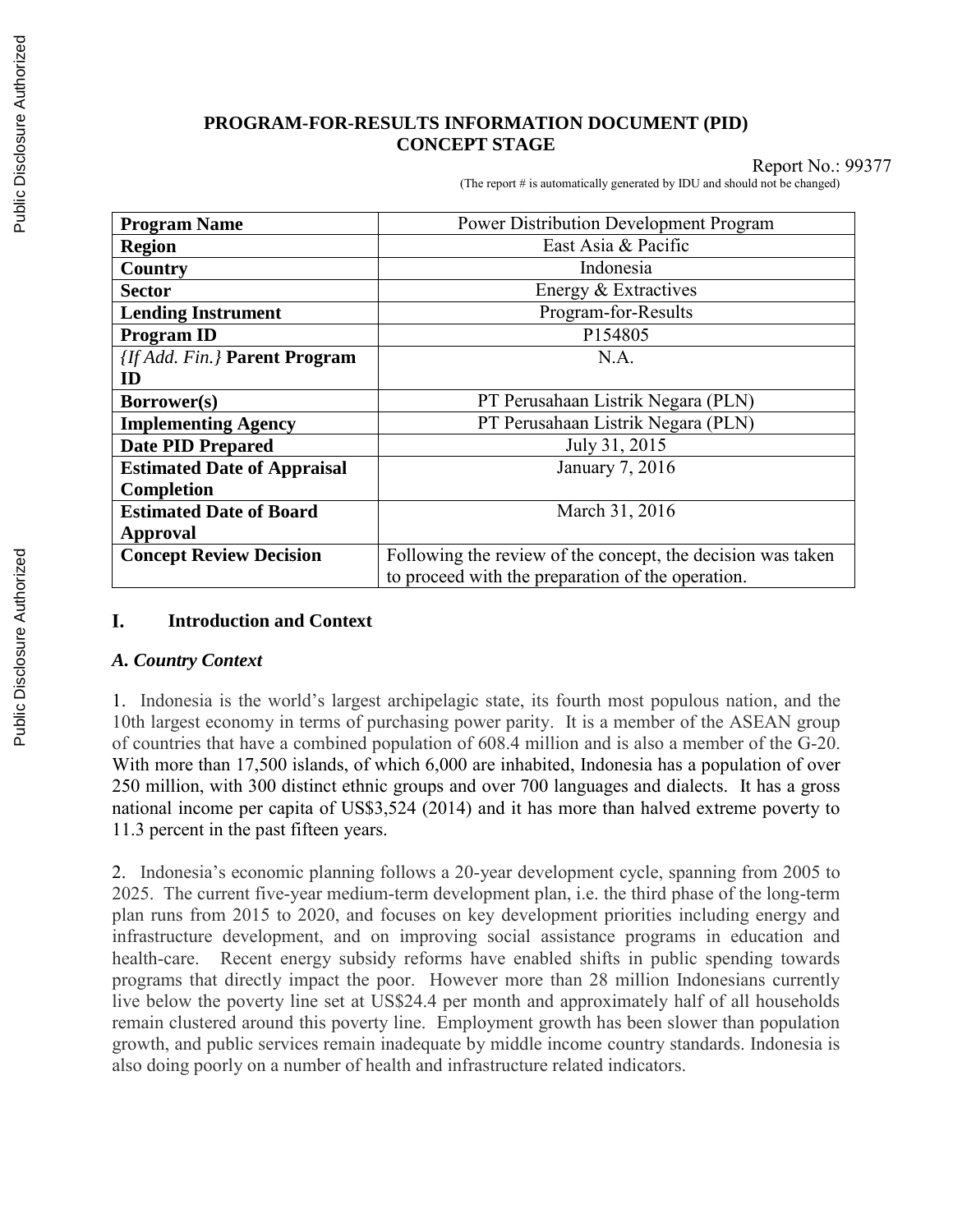3. In addition despite rising government spending in recent years, Indonesia's core infrastructure stock, such as electricity, road networks, ports, and telecommunication facilities, has not kept pace with economic growth. The resultant "infrastructure gap" in terms of both quantity and quality of investment is due to several factors among which the most important are: a complex and non-transparent regulatory framework for implementation of infrastructure projects; an underdeveloped framework for Public-Private Partnerships resulting in insufficient mobilization of private funds for investment; and the inadequate participation of domestic capital markets in channeling funds to infrastructure sectors. The infrastructure gap contributes to undermine productivity, growth, competitiveness and poverty reduction efforts.

4. Going forward, reducing the infrastructure gap would support growth and prosperity through several channels. The spending effect would support short-term growth and the creation of jobs. As the investments translate into infrastructure stock, private investment will be crowded-in and productive capacity, and long-term growth will be supported. As infrastructure services are delivered firms' competitiveness would increase and so would the population's access to services.

## *B. Sectoral (or multisectoral) and Institutional Context of the Program*

5. The power sector in Indonesia is dominated by the state owned power utility PLN that owns and operates 39.3 GW of the 51.6 GW of installed generating capacity (2014). IPPs represent 7.9 GW of installed capacity, and the balance is from captive generation. Total electricity produced in 2014 was 228,555 GWh of which 198,602 GWh was sold during the year to industries (33.2 percent), households (42.3 percent), businesses (18.3 percent), and others (6.2 percent). PLN's annual peak load in 2014 was 33,321 MW, an increase of 8.06 percent over the prior year. PLN with its monopoly until 2009 on power transmission and distribution (39,910 km of transmission lines, and 925,312 km of distribution lines) is also the major purchaser of electricity produced by IPPs (53,258 GWh or 23.3 percent of total production). The sector is regulated by the Ministry of Energy and Mineral Resources, while decisions relating to the sector's financial footing including those on proposed tariff increases are taken at the Parliamentary level (Commission VII of the House of Representatives) in discussion with the Ministry of Finance, the State Planning Ministry, the Ministry of State Owned Enterprises, and PLN. The sector until recently was characterized by low electricity tariffs, and high subsidies to PLN. These subsidies projected at 0.6 percent of GDP in 2015 remain unsustainable at current levels, and the government has embarked upon a tariff rationalization effort aimed at limiting subsidies to low income consumers.

6. In addition, Indonesia, with an electrification ratio of 84.3 percent of the population, lags behind its neighbors like Thailand, Vietnam and China which have achieved universal access. Access to electricity is an important driver for improvements in health and educational outcomes as well as for income growth opportunities for the population. With demand continuing to increase at an annual rate of about 8 percent the national power expansion plan (RUPTL) for the next ten years to 2024 projects a requirement for 70 GW of new generation capacity together with associated transmission and distribution capacity. Public sector resources through PLN are used to finance part of the additional generation capacity alongside the private sector which is expected to develop, finance and operate at least 50 percent (36 GW) of the new capacity during 2015-24.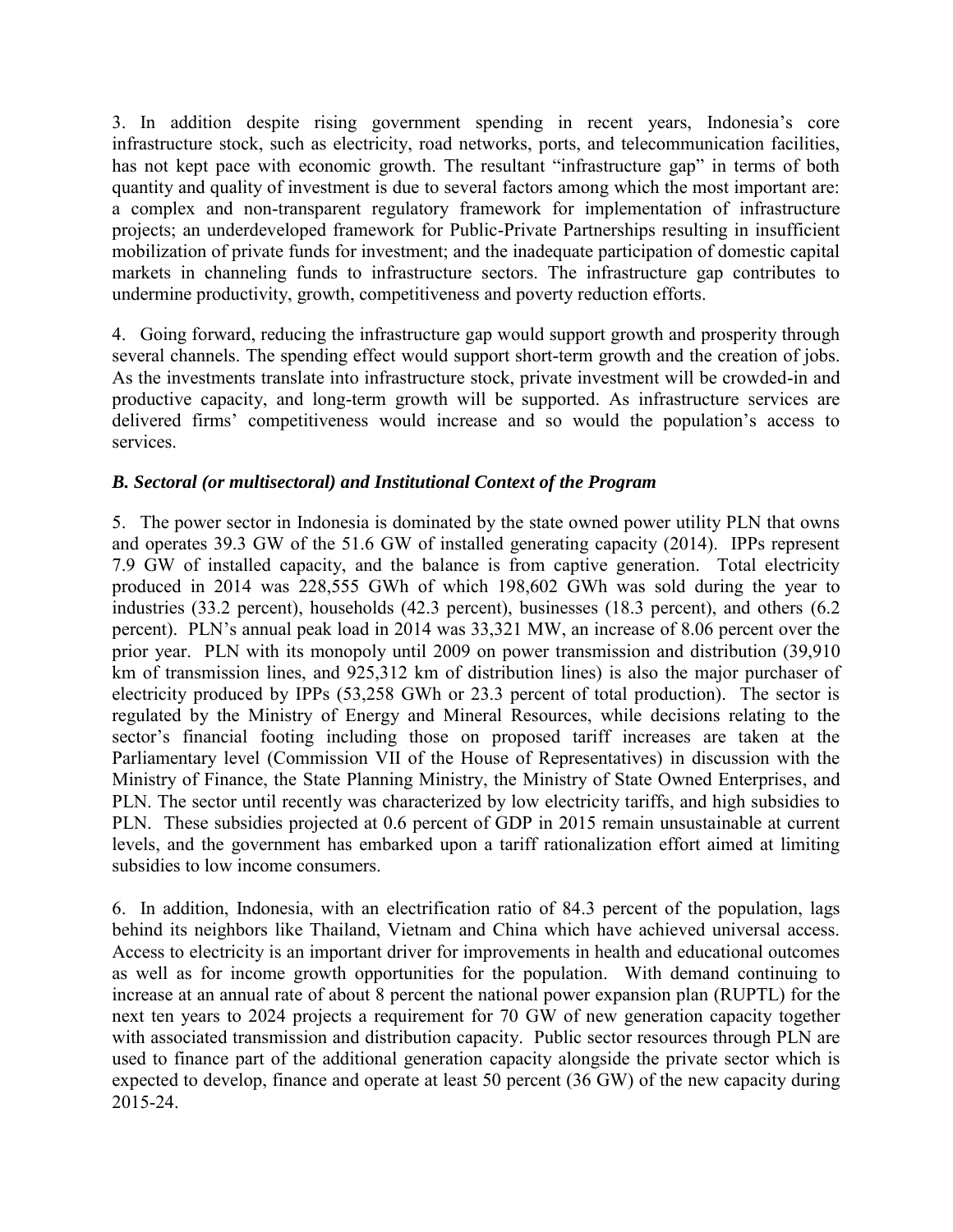7. In the face of tremendous pressure to keep pace with economic growth combined with investments that were well below the levels needed to ensure reliable supply, Indonesia's power system has been left with inadequate generating capacity to meet electricity demand (average annual demand growth of 7.8 percent during 2009-13). The sector has faced significant challenges in mobilizing large investments from the public and private sectors due to the following reasons:

- a. *Weak sector financial footing* of PLN due to low electricity tariffs combined with limited Government fiscal space to support major investments.
- b. *A large and unsustainable government public service obligation (PSO) subsidy* averaging US\$9.3 billion annually during 2011-14, and projected at 0.6 percent of GDP in 2015 covering 40 percent of PLN's revenues.
- c. *PLN's limited borrowing capacity* due to subsidized electricity tariffs combined with delayed subsidy payments negatively impacting PLN's financial condition and therefore its access to financial and capital markets.
- d. *Weak contract management and implementation capacity* at PLN leading to long lead times in contracting and construction required to install new capacity.
- e. *High political risk* due to an evolving policy framework, regulatory uncertainty, and delays in the issuance of licenses and approvals, undermining private investment.

8. Additional energy sector challenges include a rapid increase of coal in power generation imposing environmental costs on the economy and on society and energy efficiency programs that have yet to gain any significant traction. Coal accounted for about 52 percent of the generation fuel mix at the end of 2014 and its share is expected to increase to 60 percent by 2019. The lack of implementation of a significant energy efficiency program contributes to the persistent rapid growth in power demand which in turn imposes large capital investment requirements for the country.

9. The impacts of inadequate investment in power infrastructure are felt through power deficits and persistent low access to electricity (42 million Indonesians have no access to electricity).

10. To address these challenges, at a strategic level, the GoI has committed to a number of long term measures around the following targets:

- a. reducing, and better targeting, energy subsidies to improve productive and resource allocative efficiency;
- b. expanding electricity access by improving the electrification rate from 84.3 percent in 2014 to 99 percent by 2024;
- c. scaling-up renewable energy deployment from 11 percent in 2014 to 23 percent of the energy mix by 2025;
- d. placing investment to expand power generation capacity as one of the high priority pillars of its infrastructure revival program; and
- e. mobilizing a partnership program on energy conservation to incentivize industrial enterprises to convert to energy efficient technologies.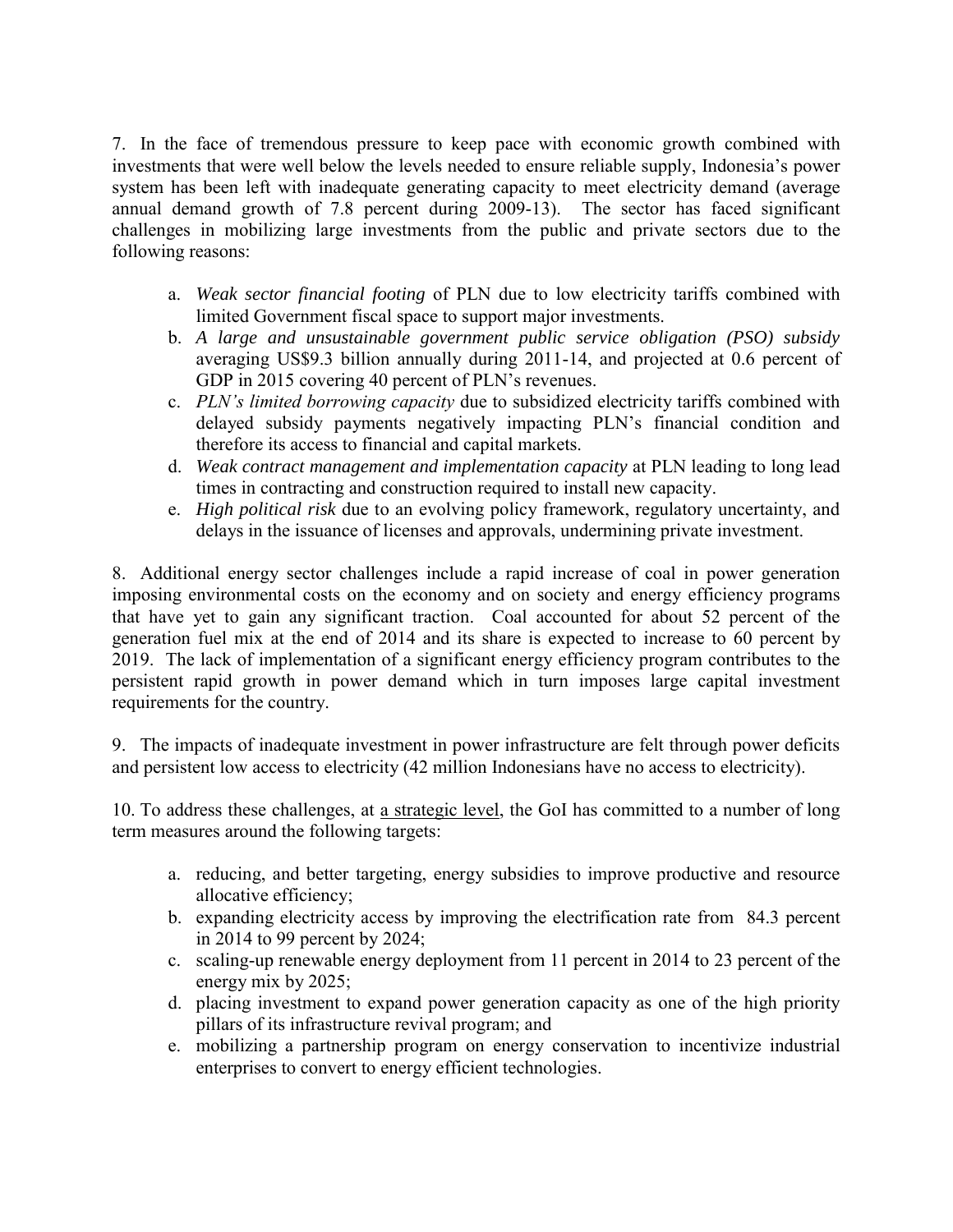11. At an operational level the GoI has undertaken or initiated the following several measures to address the above power sector challenges:

- a. *Prepared an ambitious power sector investment program.* PLN has developed a power system expansion plan called the "Rencana Usaha Penyediaan Tenaga Listrik", (RUPTL) for 2015-2024 which is expected to add 70 GW to the system at a total cost of about US\$97 billion. For the first five years (2015-2019) the program will add 42 GW, including 7 GW carried over from prior fast track programs. Out of this program PLN is expected to build, finance and operate 10 GW at an estimated cost of US\$40 billion, including the cost of the associated transmission and distribution investments and the private sector is expected to implement the balance of 25 GW. Given the implementation difficulties in the past and with ongoing projects, delivery of such a massive program will be challenging for both PLN and the GoI. To succeed, it will be necessary for GoI and PLN to step up measures to address the constraints to the implementation of the investment program and to identify new ways of doing business. The proposed Program presents a new approach for implementation of the distribution investments.
- b. *Implemented substantial increases in electricity tariffs* in the last two years to improve PLN's financial performance, to better manage power demand and to reduce the PSO subsidy.
- c. *Issued a new geothermal law and pricing decree* to provide incentives for the development of Indonesia's substantial domestic energy resource.
- d. *Completed a gas development master plan* to provide a strategy/road map for improving the management of gas resources, including their availability to the domestic market.
- e. *Initiated a performance based regulation for PLN* so that power prices can be based on efficient costs.
- f. *Introduced a feed-in tariff* to incentivize private finance for renewable energy development.
- g. *Initiated a process to introduce a direct lending mechanism* for SoEs to borrow directly from bilateral and multilateral sources for infrastructure financing.
- h. *Created a performance management unit* at the line ministry and a project management office under the Vice President, to improve energy project delivery.

12. The Bank is also providing support to Indonesia to help address the above noted sector development challenges. Specifically, the Bank is providing support through both ongoing investment lending and development policy lending as well as through a series of technical assistance advisory services funded through grants. Three ongoing IPF operations for a total of about US\$1.2 billion in IBRD Loans are supporting the sector's ability to meet demand by financing expansion of renewable energy generation capacity (Upper Cisokan Hydropower Project) and transmission lines and substations. For the next five years the World Bank Group's (WBG) support to the sector comprises a mix of lending instruments - -Investment Project Financing (IPF), Development Policy Loans (DPLs), Program for Results (PforRs), IFC equity and loans to private sector projects and TA-- to finance expansion of more renewable energy (geothermal, hydropower) and efficient power system connectivity. The policy lending will leverage reforms to improve the regulatory framework for private sector participation in both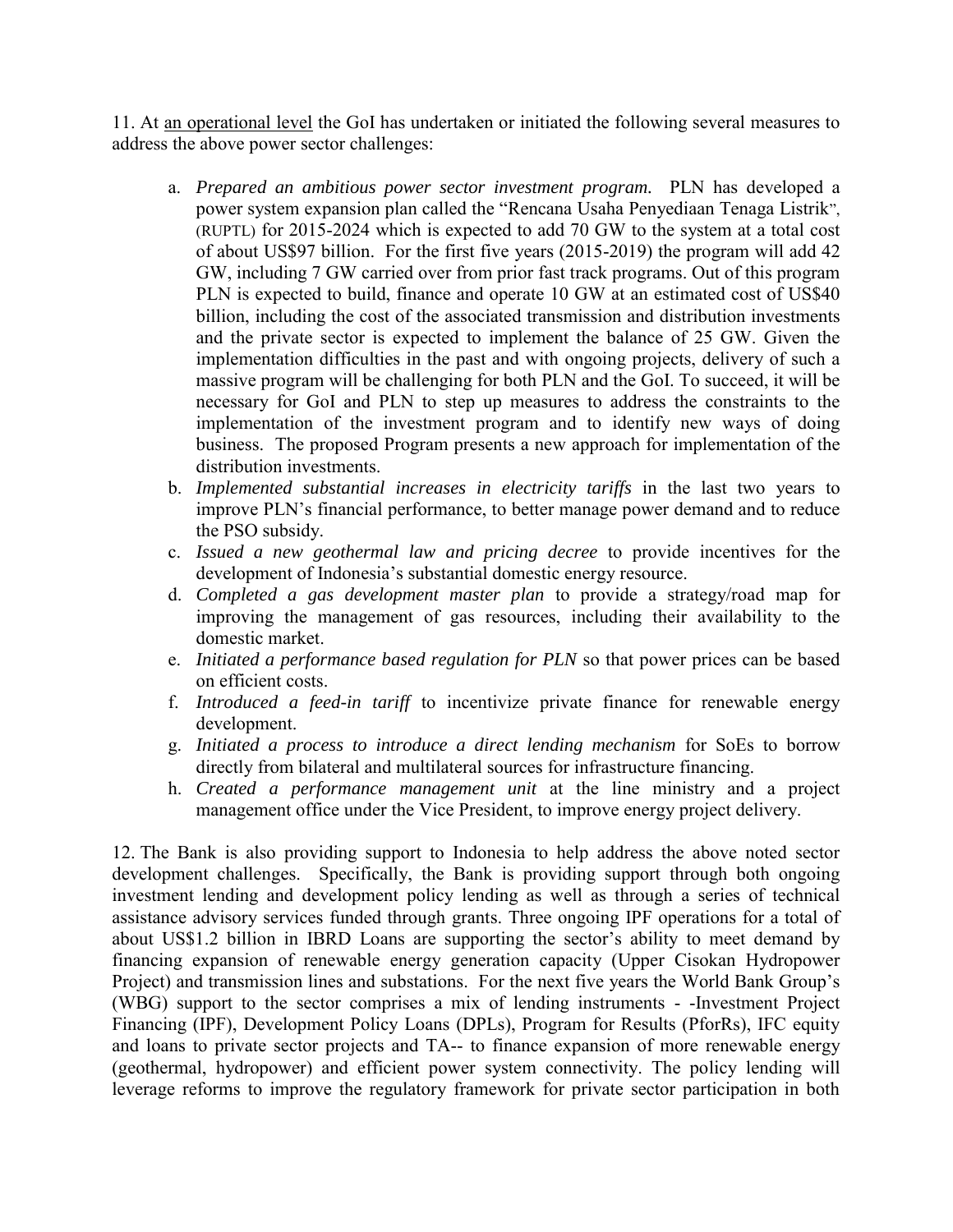power and gas, to reduce energy subsidies, and to improve the framework for increased electrification nationwide.

13. Thus, the proposed Power Distribution Development Program for Results is part of a larger package of the WBG's support to the Indonesian energy sector. The operation will support the GoI in addressing the above key challenges of helping to meet demand by expanding access, and increasing the efficiency and reliability of power supply in the Sumatra region. The operation will complement the generation and transmission investments carried out by PLN and other development partners in Sumatra, including the Bank's own support for improved transmission capacity in the region. Improvements in the policy framework leveraged by the proposed DPL series, including on tariff reforms, will help to improve the viability of the Program.

14. As noted above the implementation of public sector power investments (including the Bank's ongoing portfolio) has generally been unsatisfactory with projects encountering substantial delays due to both systemic regulatory constraints and institution-specific constraints. The proposed Program will seek to help the GoI to address these constraints through a performancebased approach that provides appropriate incentives for speedier implementation of investments and through TA to resolve institutional and process issues.

## *C. Relationship to CAS/CPS*

15. The Bank's current Country Partnership Strategy (CPS) for Indonesia covering the period 2013-2015 expires this year. To support economic growth with equity the CPS includes the following key pillars for the energy sector: (i) creating and maintaining an attractive investment climate for investment in energy infrastructure; (ii) improving the regulatory framework and strengthening the enforcement of existing regulations; and (iii) scaling up of renewable energy, particularly geothermal.

16. As noted above and in line with the current CPS, the Bank is supporting power infrastructure projects, especially renewable energy through investment project financing; leveraging policy reforms through DPLs to move the sector towards a low-carbon development path; and technical assistance to facilitate the rationalization of the electricity tariffs and subsidy regime, and to strengthen project/program implementation capacity of the line ministry and of energy sector SoEs. The proposed program for results is consistent with the Bank's assistance strategy of enhancing connectivity to accelerate growth and improve equity, and of creating and maintaining an attractive investment for energy infrastructure.

17. The recently completed (2015) Systematic Country Diagnostics (SCD) identified infrastructure bottlenecks as constraints to inclusive growth and energy is expected to be a priority in the new Country Partnership Framework that is under preparation.

## *D. Rationale for Bank Engagement and Choice of Financing Instrument*

18. The Government considers the role of infrastructure development, including energy as crucial to its goal of increasing economic growth to at least 7 percent per annum in the medium term in order to reduce inequality and poverty. Yet, actual investments have lagged in the past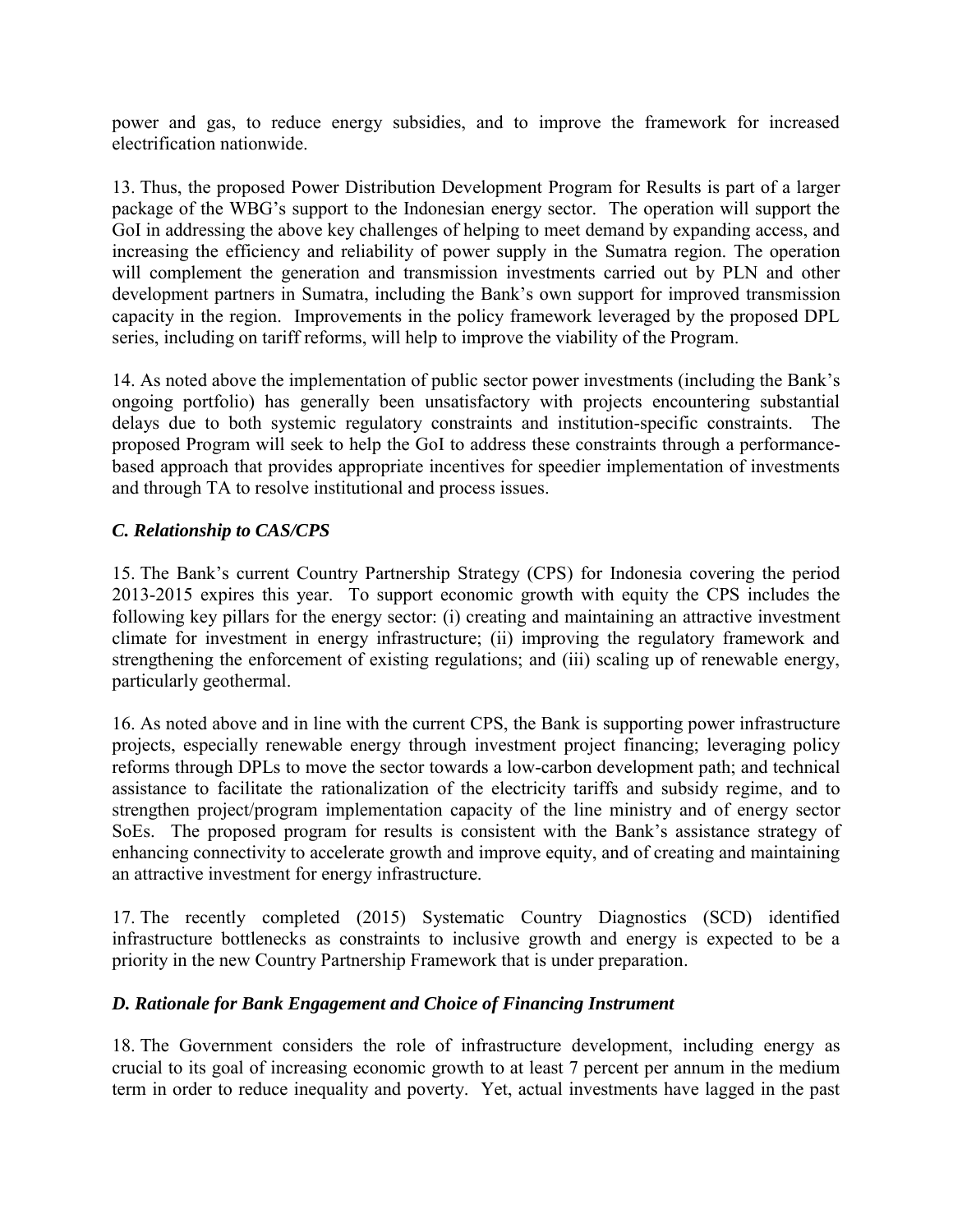several years creating an infrastructure gap that constrains both growth and achieving 100 percent electrification by 2024. Access to electricity is an important driver for improvements in health and educational outcomes as well as for income growth opportunities for the population.

19. With electricity demand continuing to increase at an annual rate of about 8 per cent per annum the national power expansion plan for the next ten years to 2024 projects a requirement for 70 GW of new generation capacity together with associated transmission and distribution capacity. Public sector resources through PLN are used to finance part of the additional generation capacity alongside the private sector.

20. In addition to financing new generation, public funding would be provided by and through PLN for the construction of the additional transmission and distribution networks that are required to evacuate and distribute power to consumers. The proposed distribution program will help to increase the percentage of the population with access to electricity in Sumatra, a region with the largest population outside of Java-Bali. About 2.85 million additional customers will be added over the next five years. About 85 percent of the population already has access to power in Sumatra. The remaining population is either far from the grid in the remote areas or are the poorest households in already electrified areas. The program would therefore contribute to reaching the poorest and the bottom 40 percent of the population on Sumatra. During program preparation the team will seek data on the profile of the population in the areas likely to be reached by the program to better understand the program's potential reach to the poorest.

21. As noted above implementation of power investments has been slow resulting in the country failing to adequately meet demand. The choice of a PforR is to facilitate improvements in program implementation by:

- a. focusing the attention of PLN and other concerned government agencies on results since disbursements of the Bank Loan would be based on results instead of expenditures as is the case with Investment Project Financing;
- b. allowing PLN to use its own program systems while simultaneously supporting the improvements of those systems; and
- c. reducing the cost of doing business (especially the hassle factor) for PLN by allowing it to use the same systems (its own) for both International Financial Institutions (IFIs) financing the program i.e. the Asian Development Bank (ADB) and the Bank.

22. Not only is the PforR instrument expected to enable faster program implementation but it is also expected to contribute to improvements in the effectiveness of PLN's expenditure programs and to the strengthening of institutions.

#### II. **Program Development Objective(s)**

# *A. Program Development Objective(s)*

23. The program's development objective is to increase access to electricity supply and to improve the efficiency and reliability of its delivery in Indonesia's Sumatra region.

# *B. Key Program Results*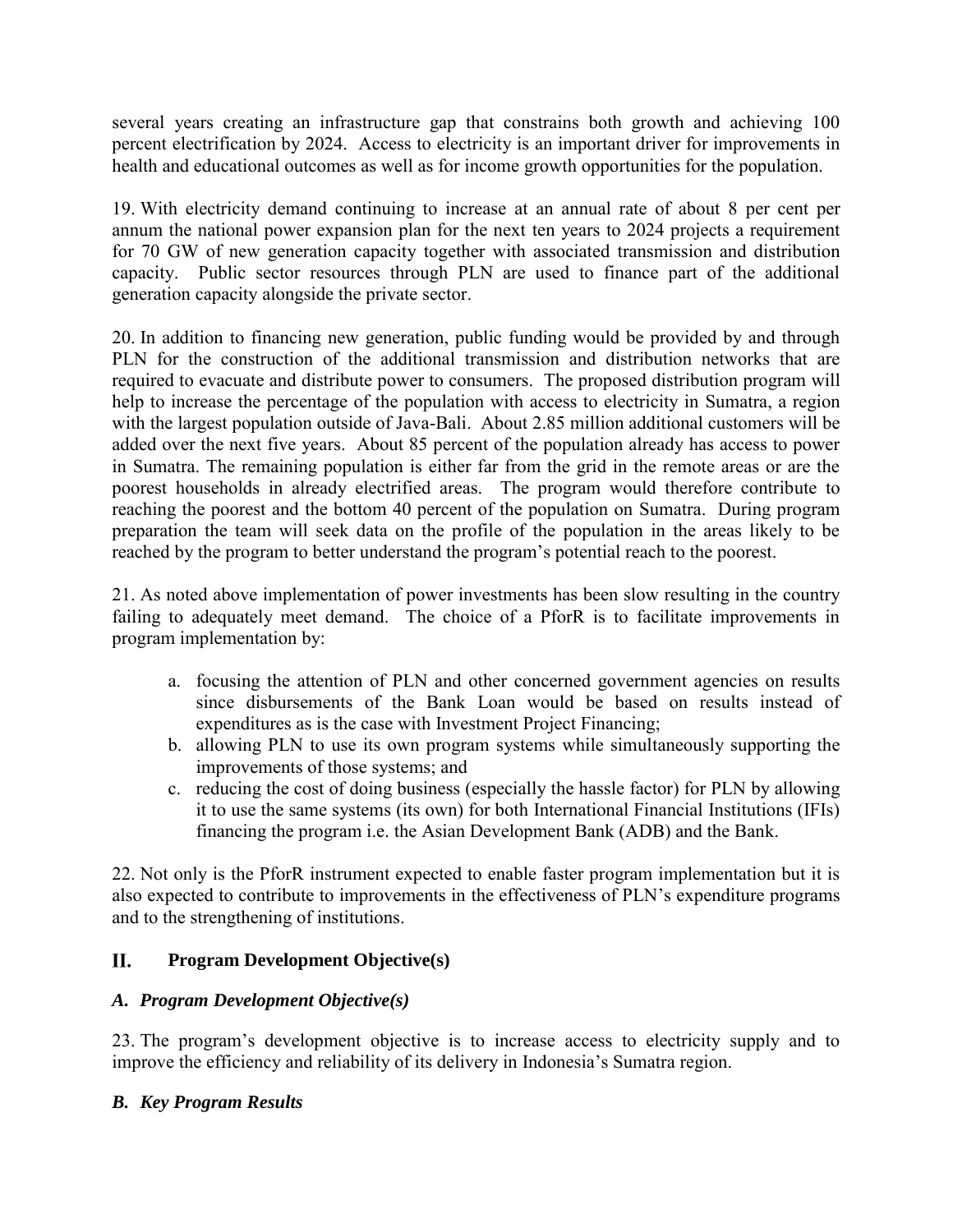24. The proposed program to be supported by the Bank will contribute to five key result areas which are integral to the RUPTL's objectives of increasing access to electricity, and improving the efficiency and reliability of its delivery. The Bank team and PLN have discussed preliminary intermediate, output and outcome indicators that will be used for assessing the achievement of results in each of the result areas. These are summarized as follows:

- a. **Result Area 1: Improve access to electricity**. The key intermediate indicators would be the kilometers of low voltage distribution lines (20 kV) erected and the additional substation capacity (MVA) constructed. The number of customers connected to the network would measure the degree of additional access achieved by the program.
- b. **Result Area 2: Improve quality of service.** Decreases in the frequency and duration of outages and in voltage fluctuations in areas supported by the program will measure the improvement in quality of services. The relevant indicators for the frequency and duration of outages are the System Average Interruption Frequency Index (SAIFI) and the System Average Interruption Duration Index (SAIDI).
- **c. Result Area 3: Improve distribution efficiency.** The key outcome indicator for distribution efficiency improvement will be distribution losses reduction. Rehabilitation and upgrading of some low voltage lines and transformers, and metering improvements will contribute to the reduction in distribution system losses.
- d. **Result Area 4: Increase supply of electricity for local development.** The indicator would be the additional energy sales made possible by the incremental distribution investment over the program period. The expansion and rehabilitation of the distribution network as well as the improvements in efficiency will contribute to make more electricity available for consumption by consumers in the region.
- **e. Result Area 5: Improve institutional capacity.** The key indicators for this result area will be determined through the technical, fiduciary, and environmental and social assessments to be prepared as part of the program preparation.

#### III. **Program Description**

## *A. Description*

25. The proposed operation would be a hybrid program for results and an investment project financing (IPF) operation. The bulk of the financing (US\$-TBD-million) would be for the program results but a small allocation (US\$-TBD-million) would be used to finance technical assistance for improvement of PLN's program management systems and for the verification of program implementation results. The parallel IPF support would be fully defined based on the findings of program assessments and the Program Action Plan to be agreed upon with PLN during program preparation.

## **Program for Results**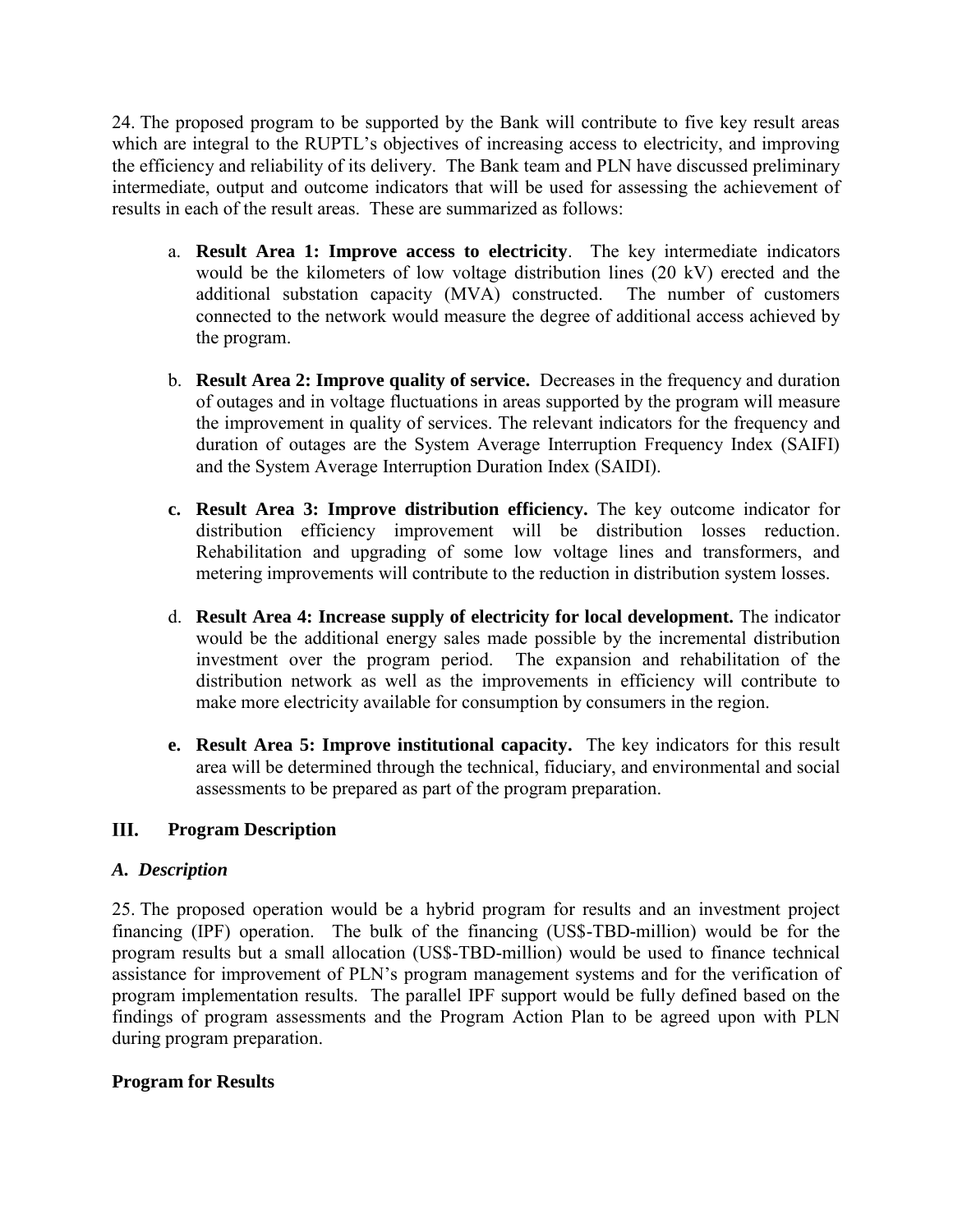26. The program proposed for Bank support is PLN's power distribution plan for Indonesia's Sumatra region during 2015-2019 which is the first five years of the 10-year (2015-2024) RUPTL. The RUPTL includes total generation, transmission and distribution investment requirements to meet power demand irrespective of implementation responsibility; i.e. it includes investments to be implemented by third parties such as IPPs. The RUPTL is updated annually on a rolling basis. For the 2015-2024 period the RUPTL is intended to add 70 GW of additional generation capacity and the associated transmission and distribution infrastructure.

27. The broader context for the RUPTL is the Rencana Umum Ketenagalistrikan Nasional (RUKN) which is a 20-year national policy document approved by Parliament. The RUKN provides the GoI's policy guidance for preparation of the RUPTL. This guidance is related primarily to the projected energy demand and desired targets for electrification and the energy mix of production. The current RUKN was approved by Parliament in 2008 and covers the period up to 2027.

28. To accelerate development of infrastructure so as to close the infrastructure gap which is constraining economic growth the current administration has prepared a five-year National Power Expansion Priority Program (NPEPP) which covers the first 5 years of the RUPTL (2015- 2019).

29. **Program boundary and size**. The proposed Bank-supported program covers the distribution subprogram of the first five years of the 2015-2019 RUPTL in the Sumatra region. PLN has selected the Sumatra region for coverage under the proposed program based on several specific criteria. Sumatra, with an electrification ratio of about 85 percent, ranks in the middle between Java Bali with an electrification ratio (ER) of 94 percent and Eastern Indonesia with ERs as low as 44 percent in Papua, 59 percent in NTT, and around 60 percent in parts of Sulawesi and Eastern Kalimantan. Although Sumatra has a higher average ER than Eastern Indonesia, it also has the largest population center outside Java Bali with about 54 million people, of which 9 million have no access to electricity. In addition, there are substantial existing and planned generation and transmission investments in Sumatra that require complementary investment in distribution in order to enable the power produced when these investments are commissioned to be delivered to the regional economy. A focus on Sumatra, therefore, offers the best prospect for fast progress towards achieving the RUPTL's national ER target of 99.4 percent by 2024. Up to about 2.85 million customers could be added to the grid in the 5 year period to 2019 resulting in an increase in the regional ER ratio from 85 percent to about 90 percent. PLN's strategy is to mobilize multilateral funding to complement its own and fill the financing gap for the Sumatra distribution program. Finally, PLN sees Sumatra as offering the best opportunity for "piloting" the use of the IFI's performance-based lending instruments, learning lessons, and improving effectiveness of its program expenditure management before attempting to use them in the more difficult terrain of Eastern Indonesia.

30. The table below shows the key parameters of the RUPTL, the 5-year NPEPP and the Sumatra subprogram within the NPEPP (targets, components, implementation arrangements, and expenditure estimates). The proposed program would be US\$1.45 billion. PLN is planning to finance the program with an ADB Loan of US\$480 million, an IBRD Loan of US\$500 million and its own resources for the balance of US\$470 million.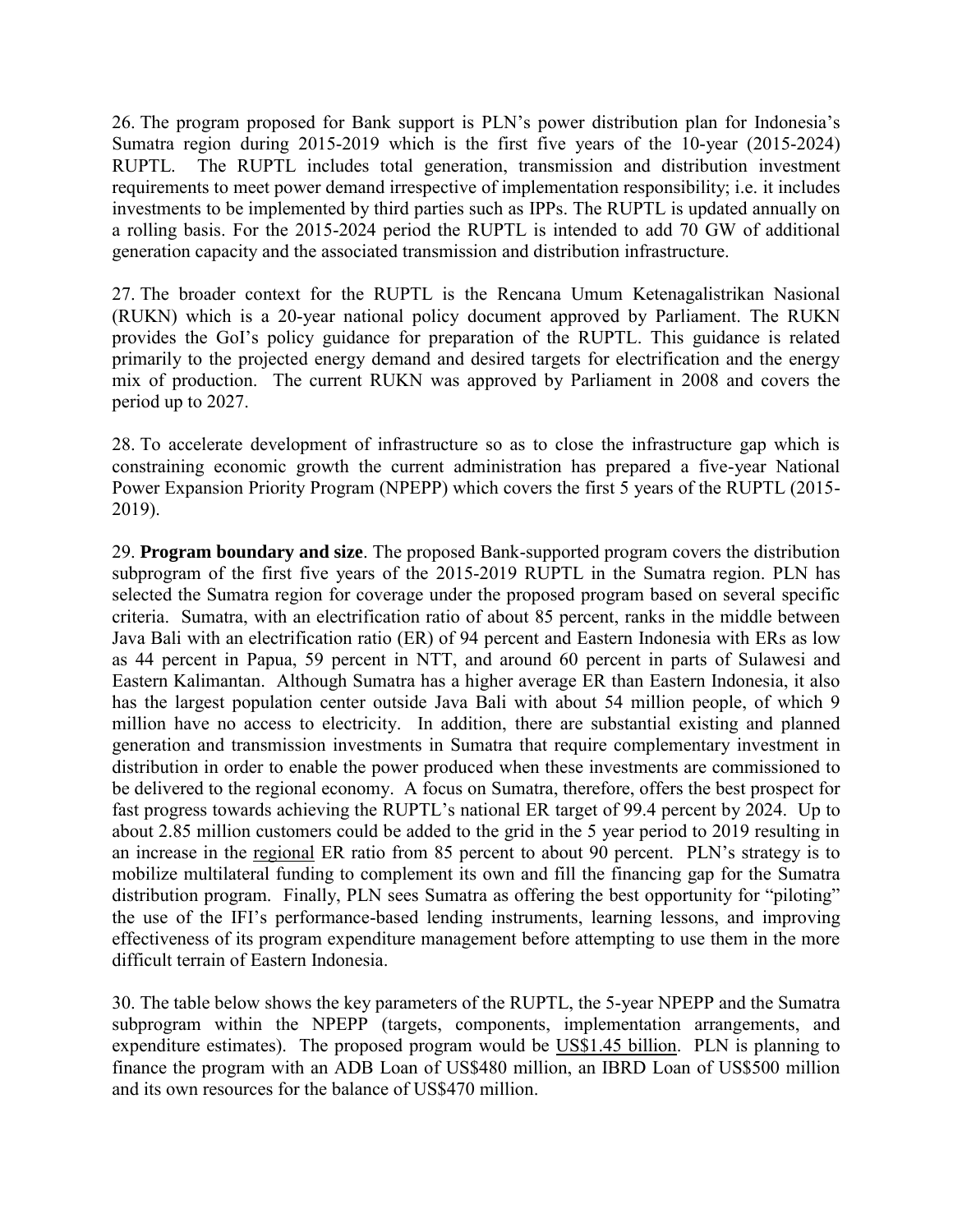| <b>Program Features</b> | <b>RUPTL (2015-2024)</b>     | <b>RUPTL5-Year time slice</b> | <b>Sumatra Subprogram</b>       |
|-------------------------|------------------------------|-------------------------------|---------------------------------|
|                         |                              | $(2015 - 2019)$               | $(2015 - 2019)$                 |
| <b>Targets</b>          | ER=99.4%                     | ER=97.4%                      | ER=90.0%                        |
|                         | Base year: 84.3%             | Base year 2014: 84.3%         | Base year 2014: 84.6%           |
|                         | Add Customers: 21,000,000    | Add Customers: 13,793,000     | Add customers: 2,850,000        |
| <b>Key Components</b>   | Generation (70GW)            | Generation (42 GW)            | Generation (9.2 GW)             |
|                         | <b>PLN (21GW)</b>            | <b>PLN (18 GW)</b>            | PLN (5.5 GW)                    |
|                         | IPPs (36GW)<br>$\bullet$     | IPP (25 GW)                   | IPP (3.7 GW)<br>$\bullet$       |
|                         | Unallocated (13 GW)          | Unallocated (1.3GW)           |                                 |
|                         |                              |                               |                                 |
|                         | Transmission(kms)            | Transmission (kms)            | Transmission (kms)              |
|                         | 500kV= 5,829                 | 500kV=3,541                   | 500kV=1,130                     |
|                         | 500kV DC=1,543               | 500kV DC=1,543                | 500kV DC= 1,243                 |
|                         | 275kV=8,371                  | 275kV=5,262                   | 275kV=5,082                     |
|                         | 150kV=40,413                 | 150kV=33,563                  | 150kV=11,240                    |
|                         | 70kV= 3,116                  | 70kV=2,689                    | 70kV=611                        |
|                         | Transformer: 145,499 MVA     | Transformer: 108,789 MVA      | Transformer: 32,406 MVA         |
|                         | Distribution                 | Distribution                  | Distribution                    |
|                         | MV(in kms)=165,700           | MV(in kms) = 82,100           | MV(in kms)=18,200               |
|                         | LV(in kms) = 138,400         | LV(in kms)= 68,100            | LV(in kms)=19,300               |
|                         | Dist. Transformer =          | Dist. Transformer =           | Dist. Transformer=              |
|                         | 43,400 MVA                   | 20,800 MVA                    | 2,600 MVA                       |
|                         |                              |                               |                                 |
| Expenditure             | Generation (US\$97bn)        | Generation (US\$58.9bn)       | Generation (US\$13.04 bn)       |
| <b>Estimates</b>        | PLN (US\$34 bn)<br>$\bullet$ | PLN (US\$18.8 bn)             | PLN (USS\$ 4.4 bn)<br>$\bullet$ |
|                         | IPP (US\$63 bn)              | IPP (US\$40.1 bn)             | IPP (US\$8.64 bn)<br>$\bullet$  |
|                         | Transmission                 | Transmission                  | Transmission                    |
|                         | US\$21 bn                    | US\$17.1 bn                   | US\$5.9 bn                      |
|                         | Distribution                 | Distribution                  | Distribution                    |
|                         | US\$14 bn                    | US\$7.4 bn                    | US\$1.45 bn                     |
|                         |                              |                               |                                 |
|                         | <b>Total Expenditures:</b>   | <b>Total Expenditures:</b>    | <b>Total Expenditures:</b>      |
|                         | US\$132 bn                   | US\$83.4bn                    | US\$20.38 bn (excluding IPP     |
|                         |                              |                               | generation)                     |

#### **Table 1: Summary of PLN's Power System Expansion Program**

31. **Institutional arrangements for implementation.** The program will be administered by a central Project Management Office (PMO) located at PLN's headquarters, but the physical implementation activities will be carried out by PLN's regional offices called "Wilayahs" through Project Management Units (PMUs). The Wilayahs have been carrying out similar programs over the years and are experienced and capable of managing the distribution construction work envisaged under the program. Most material requirements will be requisitioned from approved suppliers under PLN's Supply Chain Management (SCM) system and the balance of items will be procured locally by the Wilayahs. The construction works contracts will be procured by the Wilayahs. All implementation activities will be carried out by the respective contracts divisions within each Wilayah and overseen by the distribution systems manager under the Wilayah General Manager. The PMO supported by the Wilayahs will bear overall responsibility for the work program, quality and timeliness of the program works, and its satisfactory completion.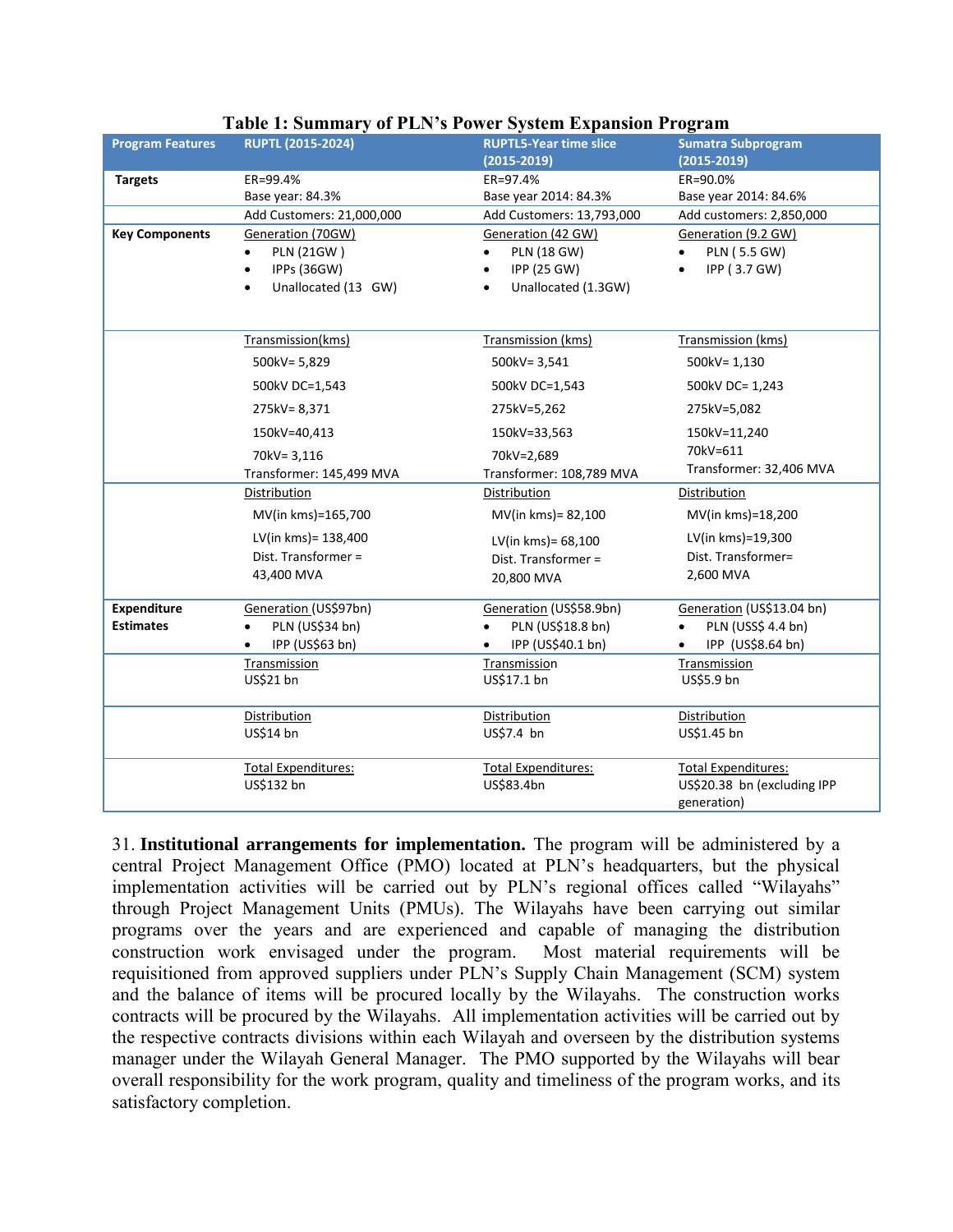32. **Program Results.** Table 2 describes the results chain for each of the results areas. It suggests an indicative list of indicators on the basis of which disbursements of the Bank Loan will be made. These will be agreed upon with PLN during program preparation. As noted above the ADB is preparing a results-based project that will broadly cover the same program definition in terms of content and geography with that proposed for the PDDP. Based on the identification mission and discussions with both PLN and ADB the results areas and indicators are likely to be broadly the same which is an important achievement for the harmonization of development partner efforts. Initial indications are that all the indicators so far identified are already being measured and monitored by PLN. During program preparation the allocation of the Loan amount would be determined taking into account the relative importance of the different result areas and of indicators within each area as well as the allocation of the ADB Loan which is being processed for approval by the ADB board before the end of the year.

#### **Table 2: The Results Chain**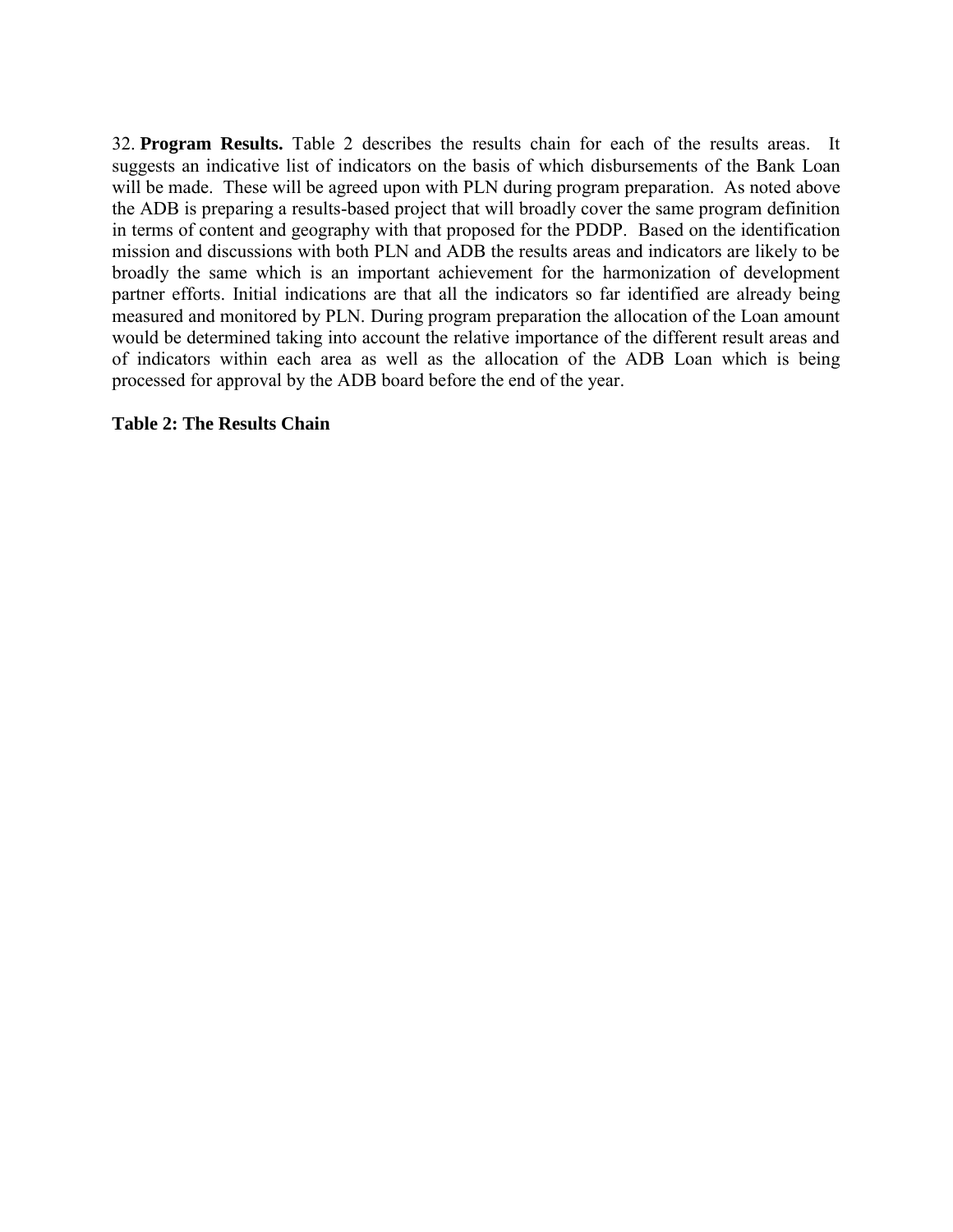| <b>Result Area</b>    | <b>Activities</b>       | <b>Intermediate</b>           | <b>Outcomes</b> | <b>Preliminary DLI</b>    |
|-----------------------|-------------------------|-------------------------------|-----------------|---------------------------|
|                       |                         | indicators/outputs            |                 |                           |
| RA 1: Improve         | Extension of 20kV       | Additional Length of          | Number of       | Number of residential     |
| access to             | distribution lines      | distribution lines            | residential     | customers connected       |
| electricity           |                         | (increase in kms)             | customers       |                           |
|                       |                         | <b>Additional Capacity of</b> | connected       |                           |
|                       |                         | distribution                  |                 |                           |
|                       |                         | transformers (increase        |                 |                           |
|                       |                         | in MVA)                       |                 |                           |
|                       |                         | Annual work plans             |                 |                           |
|                       |                         | (RKAP)                        |                 |                           |
|                       |                         | Annual approved               |                 |                           |
|                       |                         | expenditure plans             |                 |                           |
| RA 2: Improve         | System                  | Additional Length of          | Reduction in    | Reduction in SAIFI and    |
| quality of            | reinforcement,          | distribution lines            | SAIFI and       | <b>SAIDI</b>              |
| service               | Customer outage         | (increase in kms)             | <b>SAIDI</b>    |                           |
|                       | management              | Additional Capacity of        |                 | Minimum system voltage    |
|                       |                         | distribution                  | Improved        | experienced               |
|                       |                         | transformers (increase        | voltage profile |                           |
|                       |                         | in MVA)                       |                 |                           |
|                       |                         | Annual work plans             |                 |                           |
|                       |                         | (RKAP)                        |                 |                           |
|                       |                         | Annual approved               |                 |                           |
|                       |                         | expenditure plans             |                 |                           |
| RA 3: Improve         | Rehabilitation and      | Annual work plans             | Reduction in    | Reduction in distribution |
| distribution          | upgrading of            | (RKAP)                        | distribution    | losses                    |
| efficiency            | distribution lines and  | Annual approved               | losses, GHG     |                           |
|                       | substations,            | expenditure plans             | emissions       |                           |
|                       | improved metering       |                               | reductions      |                           |
| <b>RA 4: Increase</b> | All above activities    | Annual work plans             | Volume of       | Volume of additional      |
| supply of             | will contribute to this | (RKAP)                        | additional      | energy sales (increase in |
| electricity for       | result area             | Annual approved               | energy sales    | TWh)                      |
| local                 |                         | expenditure plans             | (increase in    |                           |
| development           |                         |                               | TWh)            |                           |
| RA 5: Improve         | To be identified        | To be identified through      | To be           | To be identified through  |
| institutional         | through assessments     | assessments                   | identified      | assessments               |
| capacity              |                         |                               | through         |                           |
|                       |                         |                               | assessments     |                           |

#### IV. **Initial Environmental and Social Screening**

33. PLN already has a set of procedures to comply with the environmental and social safeguards requirements of its projects, and it has a good track record of environmental compliance under Bank funded projects. The Wilayahs have been carrying out similar distribution programs over the years and are experienced in and capable of managing distribution construction envisaged under the project. The environmental impact of the proposed distribution activities is small and temporary i.e. during construction. The operation will most likely require an SPPL (a Project Proponent's Letter of Commitment for Environmental Management and Monitoring) or to the maximum extent a partial environmental assessment (UKL/UPL) as per the GOI's environmental regulations for such activities.

34. For social safeguards, the construction of distribution substations (area 2  $m<sup>2</sup>$ ) and switching substations (area 48  $m^2$ ) will likely require the acquisition of small parcels of land. PLN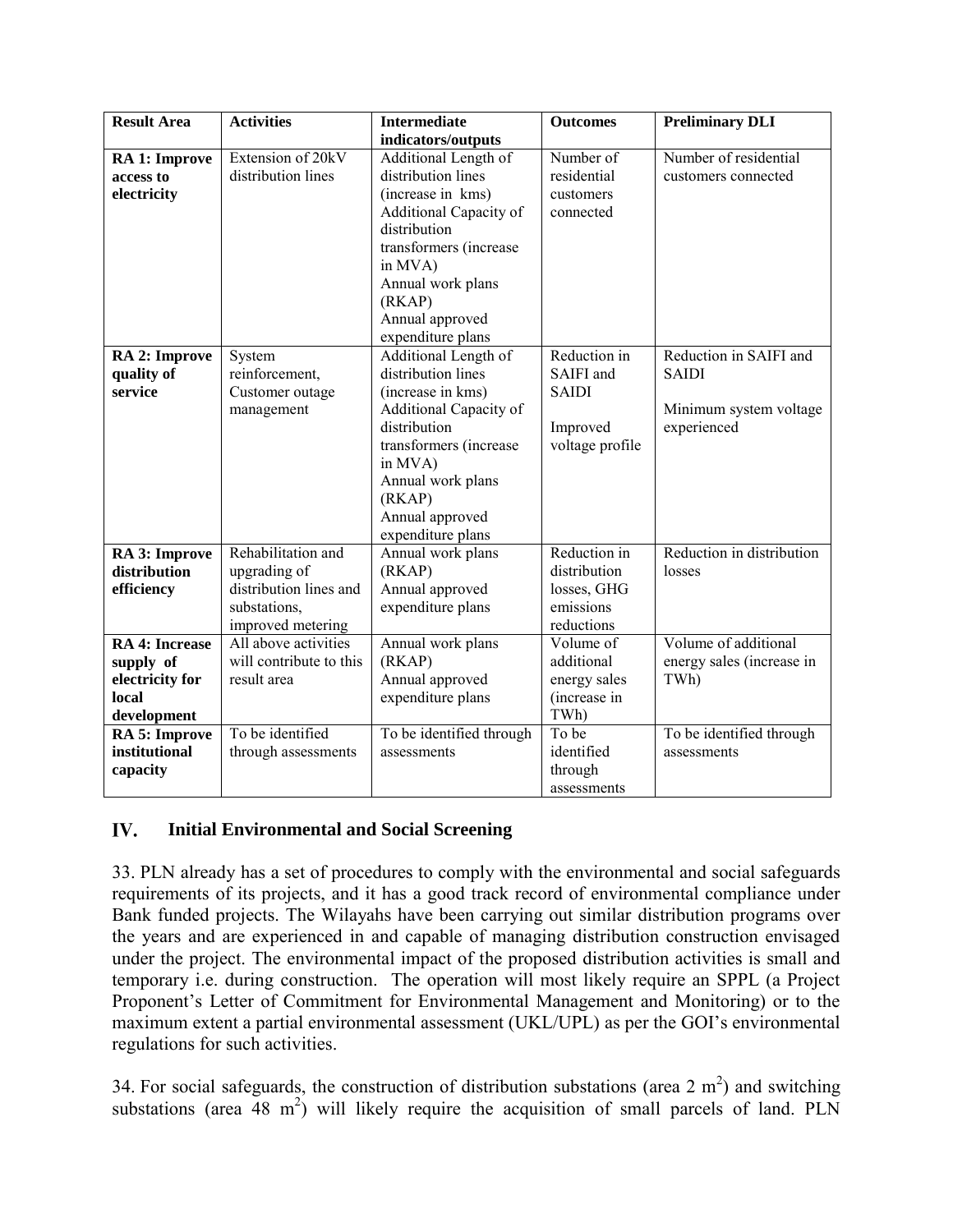Wilayahs will buy the land from landowners on a willing buyer, willing seller basis. For the installation of poles, it is common practice in rural and urban areas for villages and communities in need of electricity to donate a small piece of land to PLN's Wilayahs. In most cases however, the poles will be installed along the right of way (ROW) of existing roads owned by the district/provincial government. However, based on a site visit, interviews and documentation, the Bank has identified some weaknesses in the practices related to the donation of land to PLN.

35. During program preparation, the Bank with support from PLN will carry out an environmental and social system assessment (ESSA) to gauge the environmental and social management systems applicable to the program which include among others, potential risks and impacts of the proposed program, compliance with environmental and social management regulations, harmonization with GOI's environmental and social risk management systems, and capacity for effective management in light of PLN's current performance. The Bank will consult with relevant stakeholders regarding the draft ESSA and disclose it in Infoshop and on PLN's website prior to appraisal.

36. During appraisal the Bank together with the GOI will finalize the ESSA and agree upon the necessary actions to improve project performance. Following appraisal, the final system assessment and agreed actions will be disclosed in Infoshop and on PLN's website. In parallel with ESSA preparation, the Bank will support PLN in preparing a program operations manual (POM), detailing the environmental and social safeguards procedures and compliance requirements. Socialization, training and assistance to Wilayahs on the implementation of the POM will also be provided.

#### $V_{\star}$ **Tentative Financing**

| Source:            | (\$m.) |
|--------------------|--------|
| Borrower/Recipient | 470    |
| <b>IBRD</b>        | 500    |
| <b>IDA</b>         |        |
| Others (ADB)       | 480    |
|                    | 1,450  |

#### VI. **Contact point**

## **World Bank**

| Contact: | Joel Maweni, Dhruva Sahai                                        |
|----------|------------------------------------------------------------------|
| Title:   | <b>Task Team Leaders</b>                                         |
| Tel:     | $(202)$ 473 4089; (202) 458 2392                                 |
| Email:   | $j$ maweni $\omega$ worldbank.org; dsahai $\omega$ worldbank.org |

## **Borrower/Client/Recipient**

| Contact: | Mr. Murtaqi Syamsuddin |
|----------|------------------------|
| Title:   | Director               |
| Tel:     | $+62$ 21 725 1234      |